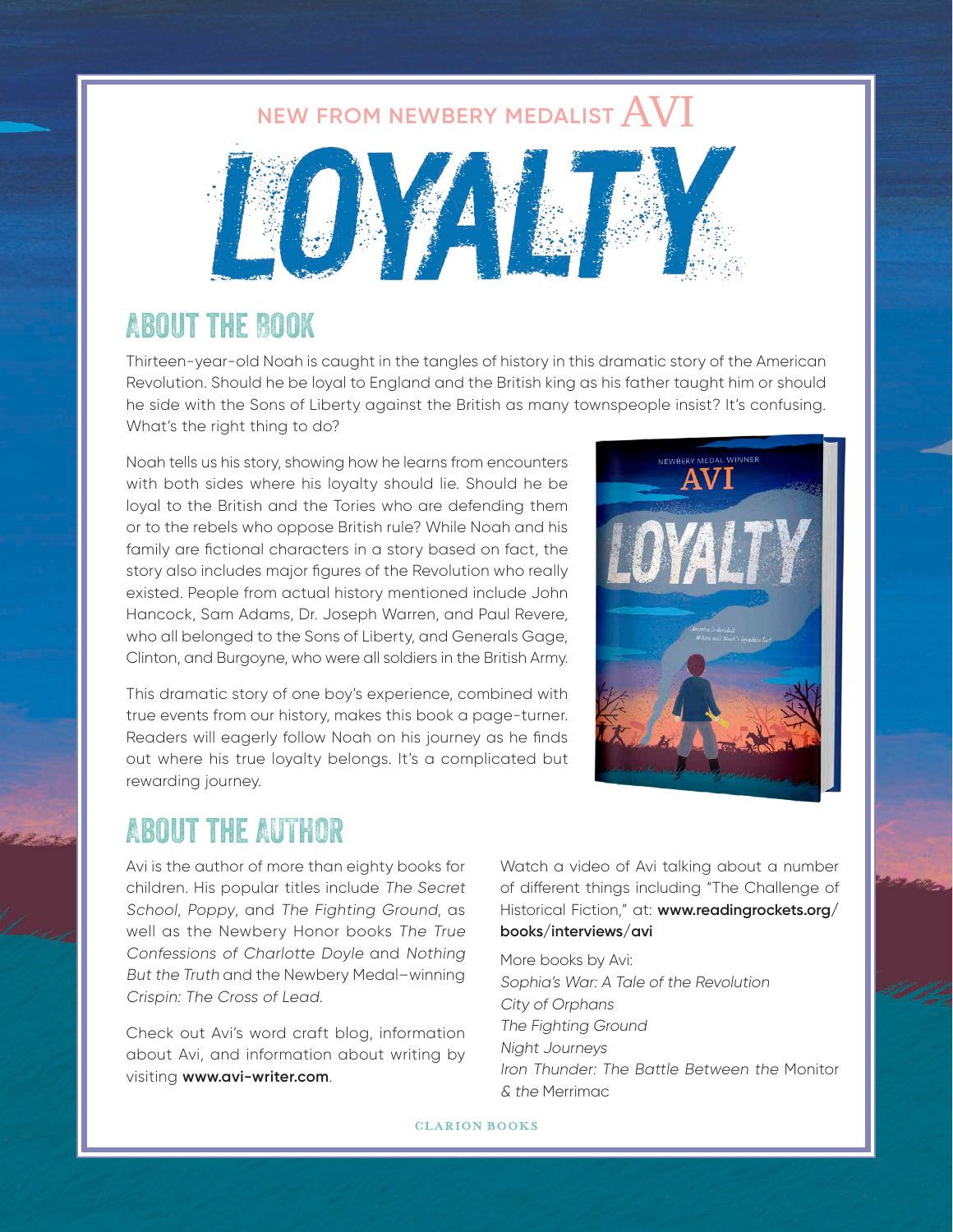## Discussion Questions

The questions below are designed to promote discussion of the topics and events that are described in each section of the book.

#### **PART 1**

- 1. The narrator of the story is 13-year-old Noah Cope. What information does he tell you about the following people?
	- Himself, Noah Cope
	- His father, Solomon Cope
	- His sisters, Faith and Mercy
	- The Sons of Liberty
	- The Tories
- 2. What happens to Noah's father? Why does it happen? What effect does this have on Noah and his family? How do the neighbors and townspeople react?

### **PART 2**

- 3. Noah and his family flee Tullbury for Boston, arriving at his Uncle William's home and asking him to take them in. Describe what the family notices about the following:
	- Uncle William—his appearance and his actions
	- Uncle William's House
	- The city of Boston
- 4. How does Uncle William manage to get a job for Noah? What is Noah hired to do? What does Noah think about the job? Do you agree with Noah's assessment of the job?

#### **PART 3**

5. Describe the Green Dragon, the tavern where Noah works. How does Noah describe it? Explain what he means

when he describes the conversations he hears there: "These conversations were unending, peppered with the usual radical seasonings: 'rights,' 'just laws,' 'freedom,' and always, 'liberty.'"

- 6. Over time, Noah begins to question his loyalty to the British. What made him change his mind? Consider the following quotes:
	- "After three months of gathering information at the Dragon, all I had achieved was the dulling of my loyalty."
	- "Noah . . . your father listened to no one. He thought he was right about everything. Don't . . . don't be like that. Think for yourself." (Quote from Noah's mother)

#### **PART 4**

- 7. Describe Noah's relationship with Jolla. What thoughts do they share about their feelings of loyalty? Consider the following quotes:
	- Jolla tells Noah: "You want to be loyal. Fine. But no point in being loyal to what keeps you in a cage."
	- Noah thinks: "If the British were our protectors, I thought, why had they tried to kill us? . . . If the rebels are for freedom, why did they kill my father? If both sides proclaim liberty, why do both sides enslave people?"

**CLARION BOOKS**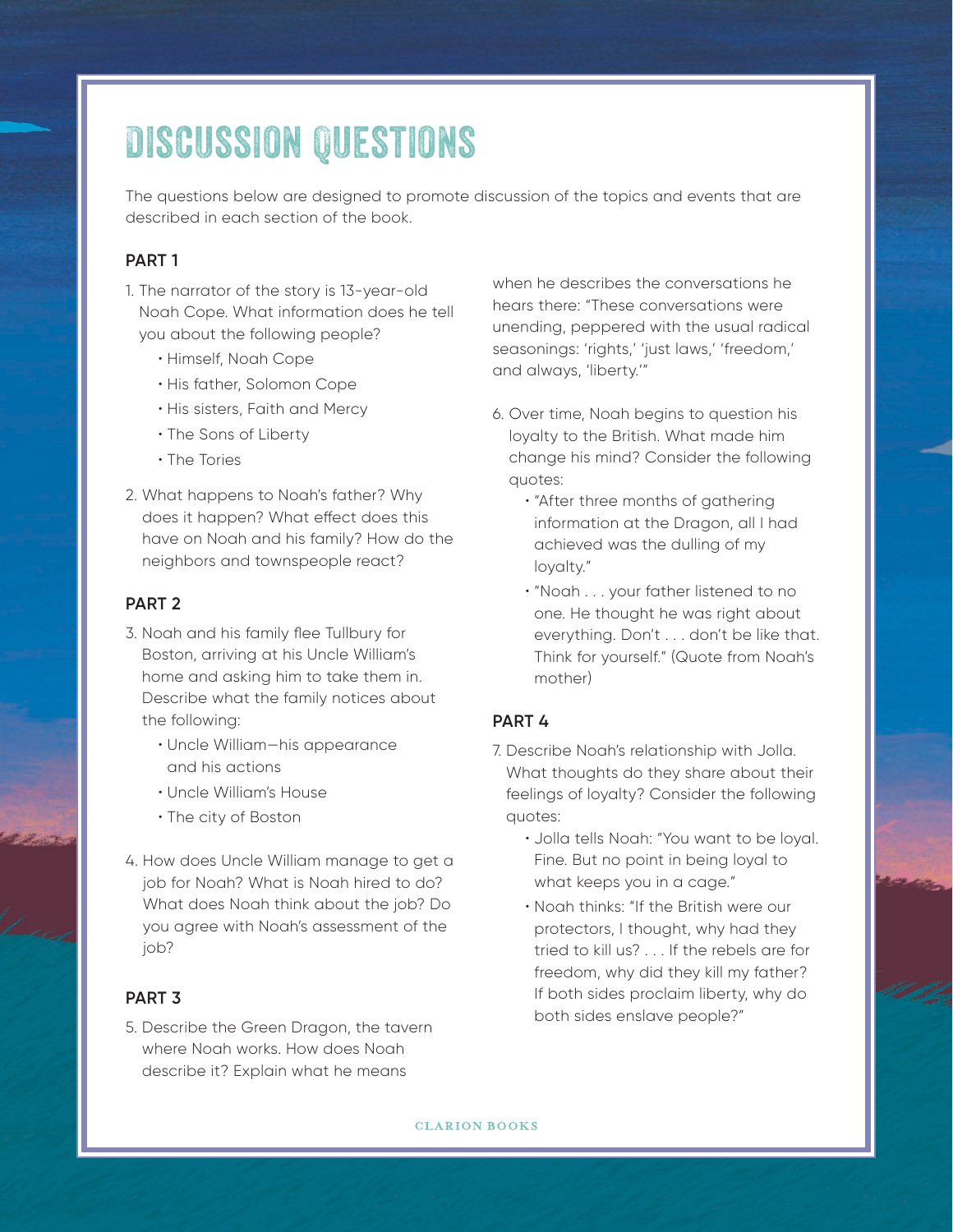8. Share what you think of Jolla's advice to Noah, "Choose which side you're on. Or find a third way."

#### **PART 5**

- 9. Why does Noah travel alone to Tullbury to see his sister Mercy? What horrors does he see along the way? Later, why doesn't he return to Tullbury with the rest of his family? Is his decision not to return a good one?
- 10. Noah tells us that the British showed disbelief that the Americans had beaten the British army. Noah's father also had claimed that the English empire was invincible and would protect them. "You can be loyal to that," his father told him. Yet Noah understands that he must be the one to protect his family. What is Noah loyal to now?

#### **PART 6**

- 11. What were conditions like during the siege of Boston? Discuss the following:
	- Getting food
	- Finding employment
	- Living under martial law
	- Working at the Green Dragon after it had been turned into a medical station
	- The fighting on Bunker Hill and in **Charlestown**

12. When Noah and Jolla are stopped by loyalists patrolling the streets, Noah realizes how different Jolla's world is from his. What does Jolla mean when he says: "I don't have papers to prove that I'm free, and it's not likely anyone is going to take my word for it. You know what I hate? Having to depend on white persons to define what I am."

#### **PART 7**

- 13. In the end, Noah has a clearer understanding of what loyalty means to him. He understands what Jolla meant when he said, "You're free, but you don't know it. You've built a cage out of notions and fears, but you don't see that the gate is open. It is." Consider the following questions:
	- What does Noah finally understand about loyalty?
	- How did he show his loyalty to Jolla?
	- How do you understand the meaning of loyalty?

#### **PART 8—AUTHOR'S NOTE**

14. After reading the Author's Note, discuss which information in the book is true and which information is invented.

#### **CLARION BOOKS**